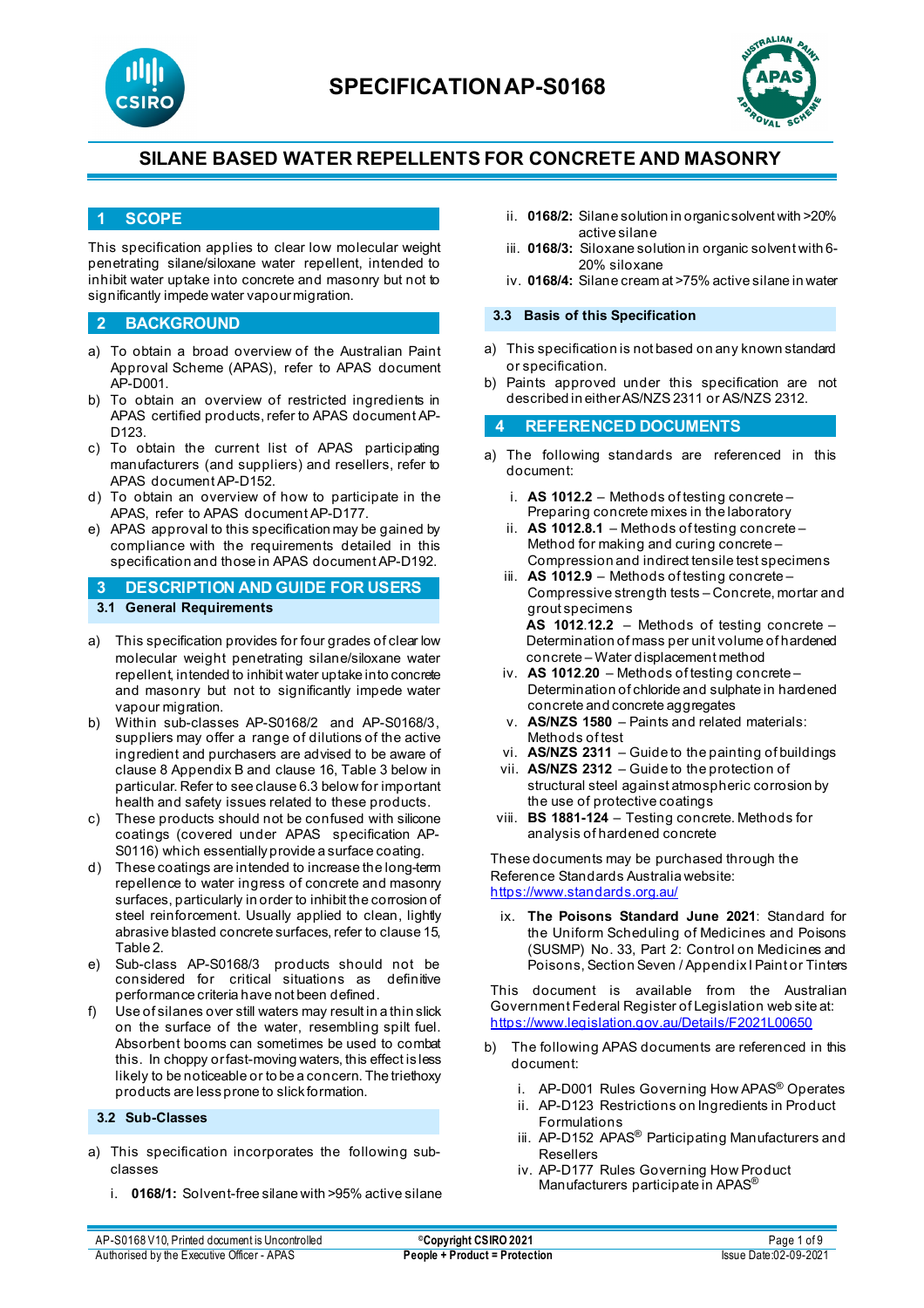



- v. AP-D181 Volatile Organic Compounds (VOC) Limits
- vi. AP-D192 Rules Governing APAS® Product Certification Scheme

All APAS documents are available for download from the APAS website: <https://vs.csiro.au/apas/documents/>

| 5 COMPOSITIONAL REQUIREMENTS |
|------------------------------|
| 5.1 Binder                   |

- a) **0168/1:** Products shall consist of undiluted iso-butyl or iso-octyl trialkoxy silanes, where the alkoxy groupings may be methoxy, ethoxy or propoxy.
- b) **0168/2:** Products shall be a silane or silane/siloxane mixture in organic solvent at >20% active constituent.
- c) **0168/3:** Products shall be an oligomeric siloxane in an organic solvent at concentrations in the range 6-20% active constituent.
- d) **0168/4:** Products shall be an octyl triethoxy silane in water in the form of non-drip thixotropic cream.

### **5.2 Volatiles**

- a) Although not restricted by this specification, the volatile component can be expected to consist principally of hydrocarbon-based solvents except for sub-class 0168/4 where the solvent is normally water.
- b) For VOC content restrictions, refer to APAS document AP-D181.

# **5.3 Pigmentation**

- a) These products are generally unpigmented.
- b) Where pigments (prime or extender) are incorporated, they shall comply with the requirements of the SUSMP.

**5.4 Colour**

a) Not applicable as, although they may be milky white or clear in appearance in the wet state, they dry clear.

**6 PRODUCT APPROVAL REQUIREMENTS 6.1 General Requirements**

- a) The product and its application for approval shall comply with the relevant requirements of APAS document AP-D192 during the life of the approval.
- **6.2 Technical Requirements**
- a) The product shall comply with **all** the requirements of clause 16, Table 3 below.
- b) Tests shall be carried out under the routine conditions of AS/NZS 1580.101.5 unless otherwise specified.
- c) Test coupons/cylinders shall be prepared by coating without thinning in accordance with the manufacturer's directions. For sub-class AP-S0168/1, AP-S0168/2 and AP-S0168/3 products, flood coating shall be employed. For sub-class AP-S0168/4 products, the manufacturer's recommended spreading rate shall be used.
- d) Unless otherwise specified, the test specimens shall be cylinders of 50 MPa concrete made and cured as indicated in clause 9, Appendix C.
- e) Test specimens shall be coated in accordance with clause 10, Appendix D and tested in accordance with clause 16, Table 3.
- f) A testing authority capable of undertaking the testing in clause 16, Table 3 is SGS Australia Pty. Ltd.:

#### **SGS Australia Pty Ltd**

Ms. Nhu Nguyen Laboratory Manager Construction Materials Testing Lab 112 Mulgul Road Malaga WA 6090 T: +61 8 9373 3500 G: +61 8 9373 3556 M: +61 (0) 409 292 156 Email: Nhu.Nguyen@sgs.com

g) Subject to compliance with all the requirements of this specification, the level of Approval appropriate to the application shall be given to the system.

#### **6.3 Health and Safety Requirements**

- a) The manufacturer's Safety Data Sheet (SDS) must be studied closely prior to using the product and complied with during use of the product.
- b) Silanes are widely considered to be highly toxic ingredients and concern has been expressed in literature about the effects on worker health and environmental impacts. Safer alternatives may be available and should be researched prior to making any product decisions.
- c) Many of these products contain flammable volatile solvents, and thus should be stored away from all sources of heat or ignition. Although AP-S0168/1 products are solvent free, when spilt or used in confined spaces, these products can hydrolyse sufficiently to produce flammable atmospheres and all due precautions should be taken to guard against fires or explosions in such circumstances.
- d) Containers should be resealed immediately after use and good ventilation provided during use to minimise the risk of fire or explosion and the long-term toxic effects of absorption of the vapour into the lungs.
- e) Silanes may be irritating to the skin and tend to be aggressive on hoses, plastic seals and spray equipment in general. Some may have a pungent odour. Care should be taken to avoid contact with the skin by the use of protective clothing and barrier cream. All pumping equipment should be adequately earthed.
- f) Silane-based products hydrolyse with residual moisture in the substrate to release significant quantities of methanol (TLV 200 ppm) or ethanol (TLV 1000 ppm) which are toxicants and may cause drowsiness. A full-face air fed respirator should be used when applying in confined spaces.
- g) Products intended for sale in Australia shall comply with all the requirements of the SUSMP. Products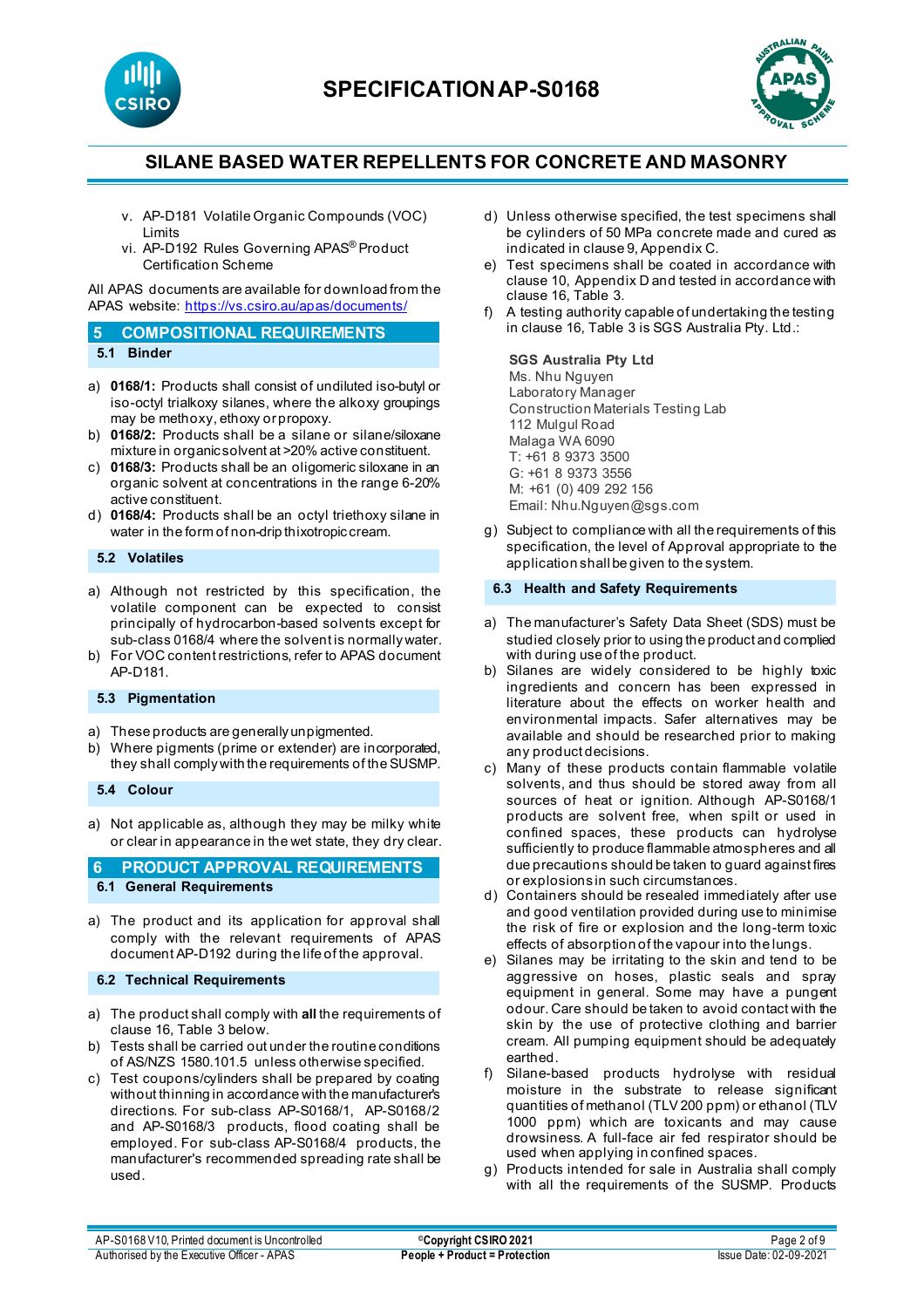



intended for sale in other countries shall comply with all local WHS and environmental requirements.

h) The product shall comply with all requirements of clause 6.3 and 6.4 of APAS document AP-D192.

# **7 APPENDIX A**

- **Mass Loss**
- 7.1 **Objective:** This Appendix describes how the nonvolatile content of the test product is determined.
- 7.2 **Principle:** The change in mass following heating to drive off volatile components is used to determine the weight solids of the material.
- 7.3 **Equipment:** As per the requirements of AS/NZS 1580.301.1.

#### 7.4 **Process:**

- 7.4.1 Determine the non-volatile content of the material in accordance with AS/NZS 1580.301.1 except that:
	- i. the oven temperature shall be  $35 \pm 3^{\circ}$ C
	- ii. the sample shall be removed from the oven after  $10 \pm 0.5$  minutes
- 7.4.2 The mass loss (∆M) shall be determined:

$$
\Delta M = (100 \times [M_0 - M_1]) / M_0
$$

Where:

 $M<sub>0</sub>$  = original mass of sample  $M_1$  = mass of sample after oven drying

# **8 APPENDIX B**

**Equivalent Siloxane Content**

- **8.1 Objective:** This Appendix describes a method for determining the equivalent siloxane content, i.e. the mass % of effective solids in silane/siloxane based waterproofing materials used on concrete and masonry.
- **8.2 Principle:** The silane/siloxane components of the product are hydrolysed by reaction with sodium hydroxide solution. A condensation reaction then takes place to form polysiloxane residue which is dried to constant mass.

### **8.3 Reagents:**

- i. Analytical grade sodium hydroxide
- ii. Distilled or deionised water
- iii. Sodium Hydroxide Solution (dissolve 20g of analytical grade sodium hydroxide in 1 litre of 50/50 water/ethyl alcohol).

### **8.4 Apparatus:**

- i. Analytical balance, capacity 160 g accuracy to ±0.001 g
- ii. Drying oven, 105 ± 3°C
- iii. Glass jars, capacity 125 mL, with plastic lids
- iv. L glass pipette
- v. Desiccator with silica gel desiccant
- **8.5 Procedure**: The following shall be carried out on duplicate samples and a blank test carried out on the sodium hydroxide solution:
	- i. Dry a glass jar at 105°C for 30 minutes and allow to cool to room temperature in a desiccator.
	- ii. Weigh the jar  $(Ms<sub>1</sub>)$  to 0.001 g accuracy, introduce approximately 5 g of sample and reweigh (Ms2).
	- iii. Pipette 10.0 mL of the sodium hydroxide solution into the jar and screw on the cap. At the same time, introduce 10.0 mL of sodium hydroxide solution into another dry weighed glass jar and treat as in (v) and (vi) below.
	- iv. Agitate the jars gently from time to time over the course of several hours to ensure complete mixing and allow the reaction to proceed for 18 hours at ambient temperature.
	- v. Remove the lid from the jar and evaporate to dryness in the oven at  $105 \pm 3^{\circ}$ C. Cool to room temperature in the desiccator and reweigh  $(Ms<sub>3</sub>)$ .
	- vi. Repeat (v) above until constant mass is achieved
- **8.6 Calculations**: Calculate the equivalent siloxane content as a % using the following formula:

Equivalent Siloxane Content =

100 x [(Ms3 - Ms1) - (Mb2- Mb1)] / (Ms2 - Ms1)

Where:

- $Ms<sub>1</sub> = Mass of sample jar$
- Ms2 = Mass of sample jar and test sample
- $Ms<sub>3</sub> = Mass of sample jar and residues of test sample$ and NaOH
- $Mb<sub>1</sub> = Mass of blank jar$
- $Mb<sub>2</sub> = Mass of blank jar and residue of blank (NaOH)$

### **9 APPENDIX C**

### **Preparation of Concrete Test Specimens**

- 9.1 **Objective:** The objective of this Appendix is to standardise the preparation of uniform concrete test coupons or specimens to be used in the testing described below.
- 9.2 **Principle:** A concrete mix of controlled proportions is prepared and allowed to cure under controlled conditions prior to use as a test coupon.
- 9.3 **Reagents:**
	- i. A commercially available concrete mix
	- ii. A saturated aqueous lime solution of sufficient volume

### 9.4 **Apparatus:**

- i. Test cylinder mould of minimum dimensions 100 mm diameter by 200 mm height; four (4) required per test product
- ii. Standard fog-room or alternatively a bath capable of totally immersing the cylinders in a curing solution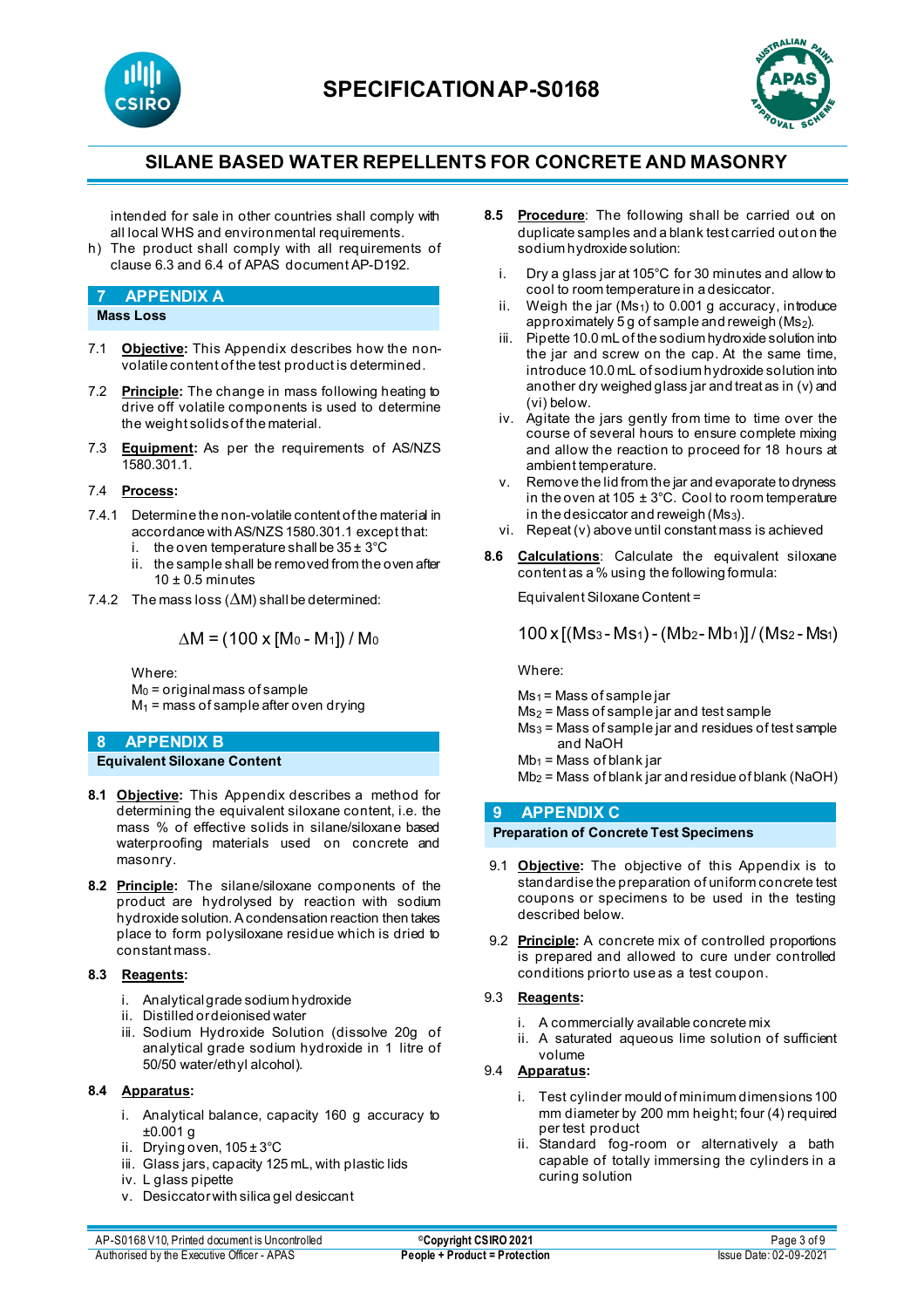



### 9.5 **Procedure**:

- i. Prepare test cylinders from the concrete mix. Four cylinders are required for each product under test, plus an additional four cylinders for the untreated standards. The volume of a cylinder is about 1.6 litres.
- ii. The amount of water used for the mix shall be calculated and weighed to yield a water-to-cement ratio of 0.4:1.
- iii. Allow the cylinders to cure overnight and de-mould. Store under standard fog-room conditions or under lime-saturated water (AS 1012.8.1 clause 9.3) for 7 days, then transfer to drying racks under routine laboratory conditions (AS/NZS 1580.101.5) and leave for a minimum of three weeks and a maximum of 12 weeks before use.
- iv. Qualification of test specimens: Use two of the cylinders to determine the density, unconfined compressive strength and acid soluble chloride content using the methods detailed in Table 1 below.

| <b>Test Parameter</b>                        | <b>Method</b> | <b>Typical</b><br><b>Value</b> |
|----------------------------------------------|---------------|--------------------------------|
| Dry Density (28 days)                        | AS 1012.12    | 2380                           |
| Unconfined Compressive<br>Strength (28 days) | AS 1012.9     | 51 Mpa                         |
| <b>Chloride Content</b>                      | AS 1012.20    | $< 0.2\%$ bmoc                 |

#### **Table 1: Test Coupon Qualification Parameters**

### **10 APPENDIX D Application of Test Product(s)**

10.1 **Objective:** The objective of this Appendix is to standardise the application of test samples to test coupons.

#### 10.2 **Procedure:**

- i. Apply each product under test to four cylinders by immersing each cylinder in the product (as intended for use) for 15 seconds maximum.
- ii. Transfer the test cylinders to a drying rack for 6 hours under routine conditions (unless the manufacturer recommends specific drying conditions or recoat interval).
- iii. Immerse each cylinder again for a further maximum of 15 seconds.
- iv. In the case of silane cream application, the cream is applied by a paint brush at application rate of 500 mL/m2 (to be determined by weight difference). Only one application is required.
- v. Allow all cylinders to cure under routine conditions for 2 weeks before commencing testing.

## **11 APPENDIX E**

#### **Reduction in Water Uptake**

11.1 **Objective:** The objective of this Appendix is to standardise a method for the determination of the effectiveness of the test product to resist water absorption once applied.

11.2 **Principle:** The difference in weight between treated and untreated cylinders immersed in a water bath is used to quantify the water uptake and hence the efficiency of the water repellence.

#### 11.3 **Reagents:**

i. 15% w/w sodium chloride (NaCl) aqueous solution at 25°C of sufficient volume to cover test cylinders by least 15 mm

#### 11.4 **Apparatus:**

- i. Water bath of sufficient volume to cover test cylinders with NaCl solution by least 15 mm.
- ii. Balance capable of reading to 0.1 g accuracy
- iii. Ventilated oven kept at 40°C

#### 11.5 **Procedure**:

- i. For each product under evaluation, weigh two treated cylinders and two untreated control cylinders, to 0.1 g accuracy. This figure is used as the initial mass  $(M<sub>0</sub>)$  in future calculations.
- ii. Place the cylinders in a bath containing 15% sodium chloride aqueous solution at 25°C so that there is approximately 15 to 20 mm of solution covering the top of the cylinders. The cylinders should not touch each other and should not be stacked on top of each other in layers.
- iii. After 48 hours, remove each cylinder from the bath, towel it dry to **saturated surface dry**, weigh immediately and record the mass.
- iv. Calculate ∆M48, the percentage mass change after water immersion for each cylinder as follows:

$$
\Delta M_{48} = (100 \times [M_{48} - M_{0}]) / M_{0}
$$

v. Calculate RM48, the reduction in water uptake (after 48 hours immersion) for the product under test as follows:

$$
RM_{48} = (100 \times [S - P]) / S
$$

where:

- S = Average ∆M48 for the two untreated standard cylinders
- P = Average ∆M<sub>48</sub> for the two cylinders treated with the product under test
- vi. At the end of the 48-hour immersion test, place the cylinders in a ventilated oven at 40°C for 3 days.
- vii. Remove from the oven, reweigh and record the result.
- viii.Store cylinders on rack under routine laboratory conditions for 24 hours before re-immersing as detailed above.
- ix. This 6-day cycle shall be carried out a total of five times, weighing the cylinders at the end of each drying stage.
- x. Calculate and plot the percentage weight change over the 30-day period for both samples.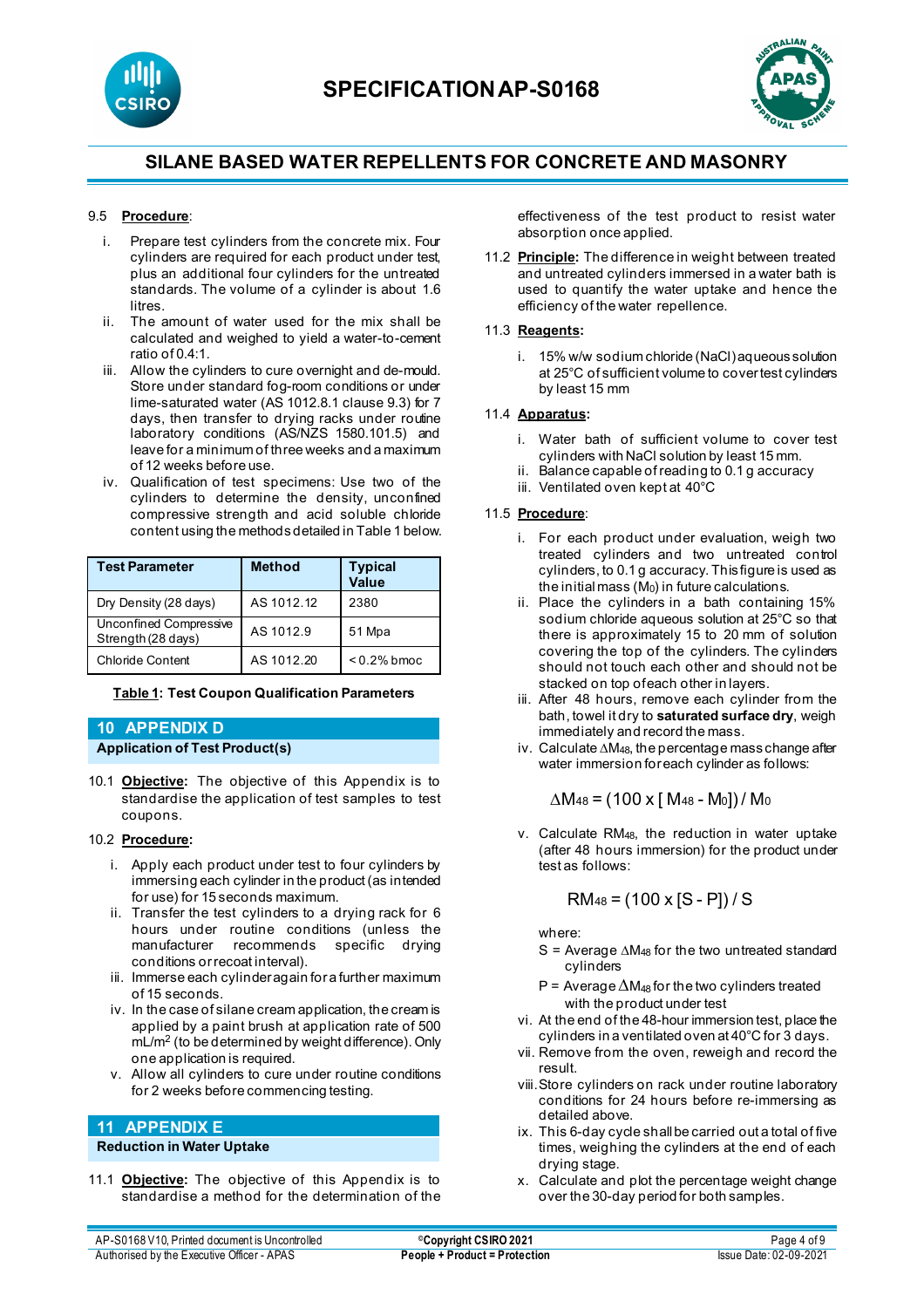



xi. The cylinders used for this test are required for further test (clause 12, Appendix F), which should follow-on immediately.

#### **12 APPENDIX F**

**Reduction in Chloride Ion Penetration under Cyclic Saltwater Immersion** 

- 12.1 **Objective:** The objective of this Appendix is to determine the effectiveness of the test product in reducing the uptake of chloride ions from salt water.
- 12.2 **Principle:** Concrete samples from each cylinder before and after immersion in saltwater are analysed for chloride content using wet chemistry methods.

#### 12.3 **Reagents:**

i. 15% w/w sodium chloride (NaCl)aqueous solution at 25°C of sufficient volume to cover test cylinders by least 15mm

#### 12.4 **Apparatus:**

- i. Water bath of sufficient volume to cover test cylinders with NaCl solution by least 15 mm
- ii. Balance capable of reading to 0.1 g accuracy
- iii. Power drill with 15 mm masonry bit

#### 12.5 **Procedure**:

- i. For each product under evaluation, weigh two treated cylinders and two untreated control cylinders, to 0.1 g accuracy. This figure is used as the initial mass  $(M<sub>0</sub>)$  in future calculations.
- ii. At the completion of the drying and cooling phase of the fifth cycle of clause 11, Appendix E, each cylinder is to be wiped with a clean, water dampened cloth to remove deposits of salt on the surface. Using a 15 mm masonry bit, drill each cylinder to a depth of 5 mm at four locations on the circumference separated by 90°.
- iii. Collect all powder from the eight holes (four from each duplicate cylinder), homogenise and analyse for chloride content by mass of cement (bmoc) using the Volhard method as described in BS 1881-124.
- iv. Potentiometric titration to determine chlorides is permissible. An acceptable alternative method is AS 1012.20 but it requires at least 15 g of sample so additional holes may need to be drilled.
- v. Subtract the chloride content of the concrete mix (determined in clause 9, Appendix C) from the chloride content determined above to arrive at the **chloride uptake** for that depth.
- vi. Extend the holes to a depth of 10 mm, angling the drill to widen the opening and discard all powder. Clean the hole carefully, taking care to dislodge loose material around the opening and carefully blowing out all residual powder in the hole. With the drill again perpendicular, drill to a depth of 15 mm, collecting all powder, blending and analysing it as for the  $0 - 5$  mm sample above.
- vii. Repeat this process to obtain and analyse a further sample from the 20 - 25 mm depth.
- viii.Calculate RCd, the reduction in chloride ion penetration for the product under test over the depth interval **d**, as follows.

 $RC_d = (100 \times [S_d - P_d]) / S_d$ 

where

- $S_d$  = Chloride uptake for the untreated standard at depth **d**
- $P_d$  = Chloride uptake for the treated samples at depth **d**
- ix. On a bar graph, show  $S_d$  and  $P_d$  for each depth **d**.

# **13 APPENDIX G**

**Alkali Resistance**

- 13.1 **Objective:** The objective of this Appendix is to determine the effectiveness of water repellency under alkali conditions.
- 13.2 **Principle:** Test cylinders are immersed in an alkali solution, dried and weighed. The difference in weight before and after immersion is used to determine the effectiveness of water repellency under alkali conditions.

#### 13.3 **Reagents:**

i. 0.1 M aqueous potassium hydroxide (KOH) solution at 25°C of sufficient volume to cover test cylinders by least 15 mm

#### 13.4 **Apparatus:**

- i. Water bath of sufficient volume to cover test cylinders with KOH solution by least 15 mm
- ii. Balance capable of reading to 0.1 g accuracy
- iii. Ventilated oven kept at 40°C

#### 13.5 **Procedure**:

- i. For each product under evaluation weigh two treated cylinders to 0.1 g accuracy and place them in a bath containing a 0.1 M KOH solution at 25°C so that there is approximately 15 to 20mm KOH solution covering the cylinders. The cylinders should not touch each other and should not be stacked on top of each other in layers.
- ii. Remove the cylinders from the bath after 14 days and rinse thoroughly with fresh water. Place the cylinders in a 40°C ventilated oven and weigh at appropriate intervals until the mass has again fallen to within 0.5 g of the mass before immersion, or for 14 days maximum.
- iii. Remove the cylinders from the oven, re-weigh and record the weight of each as M0.
- iv. The Reduction in Water Uptake Test as described in clause 11, Appendix E above is now repeated on these cylinders, with the result recorded as RM<sub>KOH</sub>.

 $RM<sub>KOH</sub> = (100 x [M<sub>KOH</sub> - M<sub>0</sub>])/M<sub>0</sub>$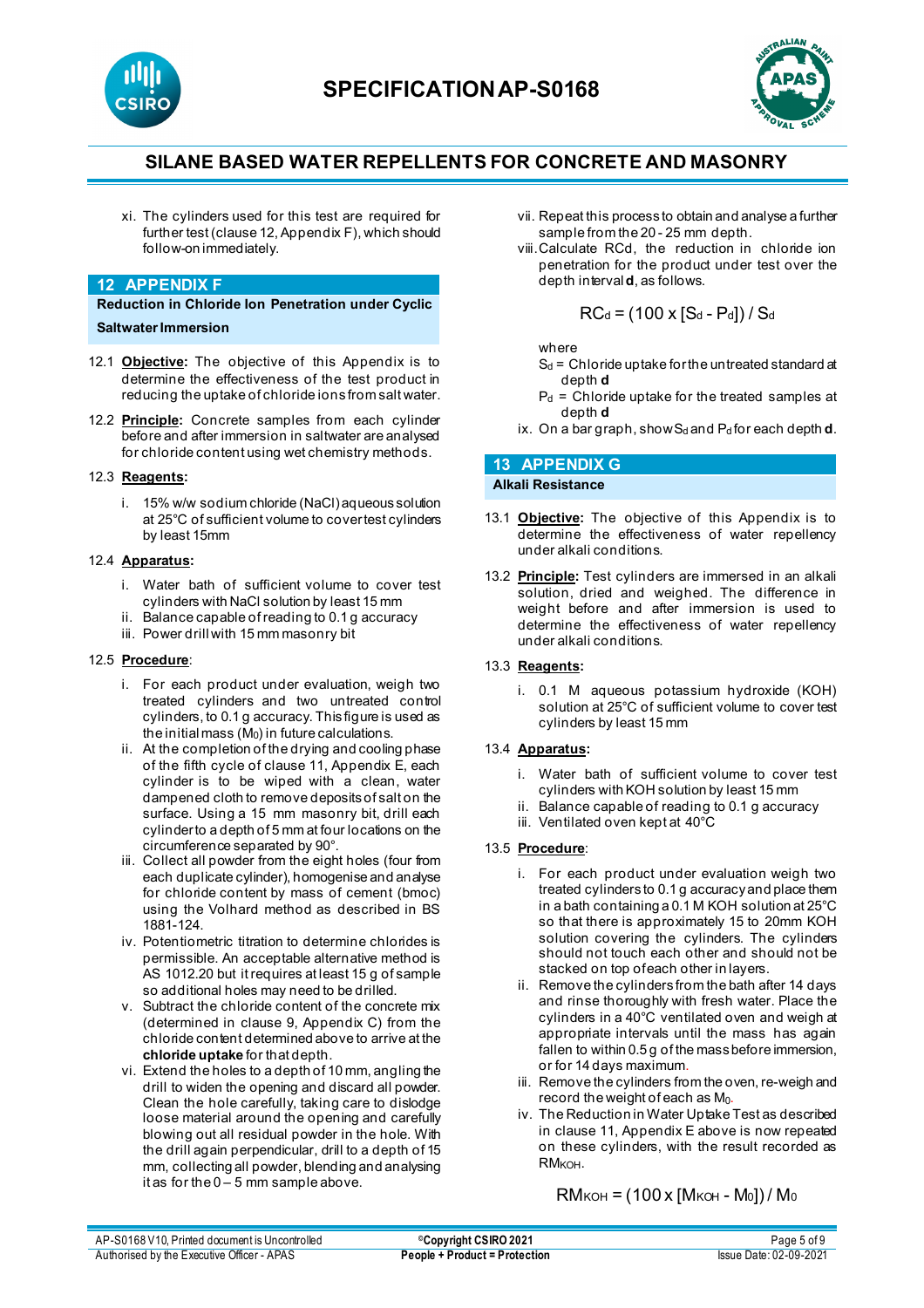



v. Calculate  $\Delta$ RM<sub>KOH</sub>, the decrease in water uptake performance, as follows:

 $\triangle$ RM<sub>KOH</sub> = (100 x [RM<sub>48</sub> - RM<sub>KOH</sub>]) / RM<sub>48</sub>

Where:

RM48 = Reduction in water uptake for the product  $RM<sub>KOH</sub>$  = Reduction in water uptake after KOHimmersion

# **14 APPENDIX H**

**Depth of Penetration**

- 14.1 **Objective:** The objective of this Appendix is to measure the extent to which the product penetrates the concrete surface.
- 14.2 **Principle:** A cross-section of the test cylinder is stained with a dye and the resultant depth of penetration (DoP) is measured using graduated callipers.

#### 14.3 **Reagents:**

i. 10% aqueous solution of a black drawing ink

#### 14.4 **Apparatus:**

- i. Concrete cutting power disc
- ii. Graduated callipers

#### 14.5 **Procedure**:

- i. Use the cylinders from tests (clause 11, Appendix E and clause 12, Appendix F) above to determine the DoP after all other tests have been completed.
- ii. Split the cylinder along the plane of the chloride sampling holes, and liberally wet one freshly exposed face with the black ink solution. Allow to dry.
- iii. With a pair of sliding callipers, measure the depth (to 0.1 mm accuracy if possible) of the outer layer, which should remain unaffected by the red dye due to its water repellency.
- iv. Make 8 measurements on one exposed face of each cylinder and express the result for the DoP as an average figure of the 16 readings for the two duplicate cylinders for each product.
- v. Also record the maximum and minimum readings and report these as the **range**.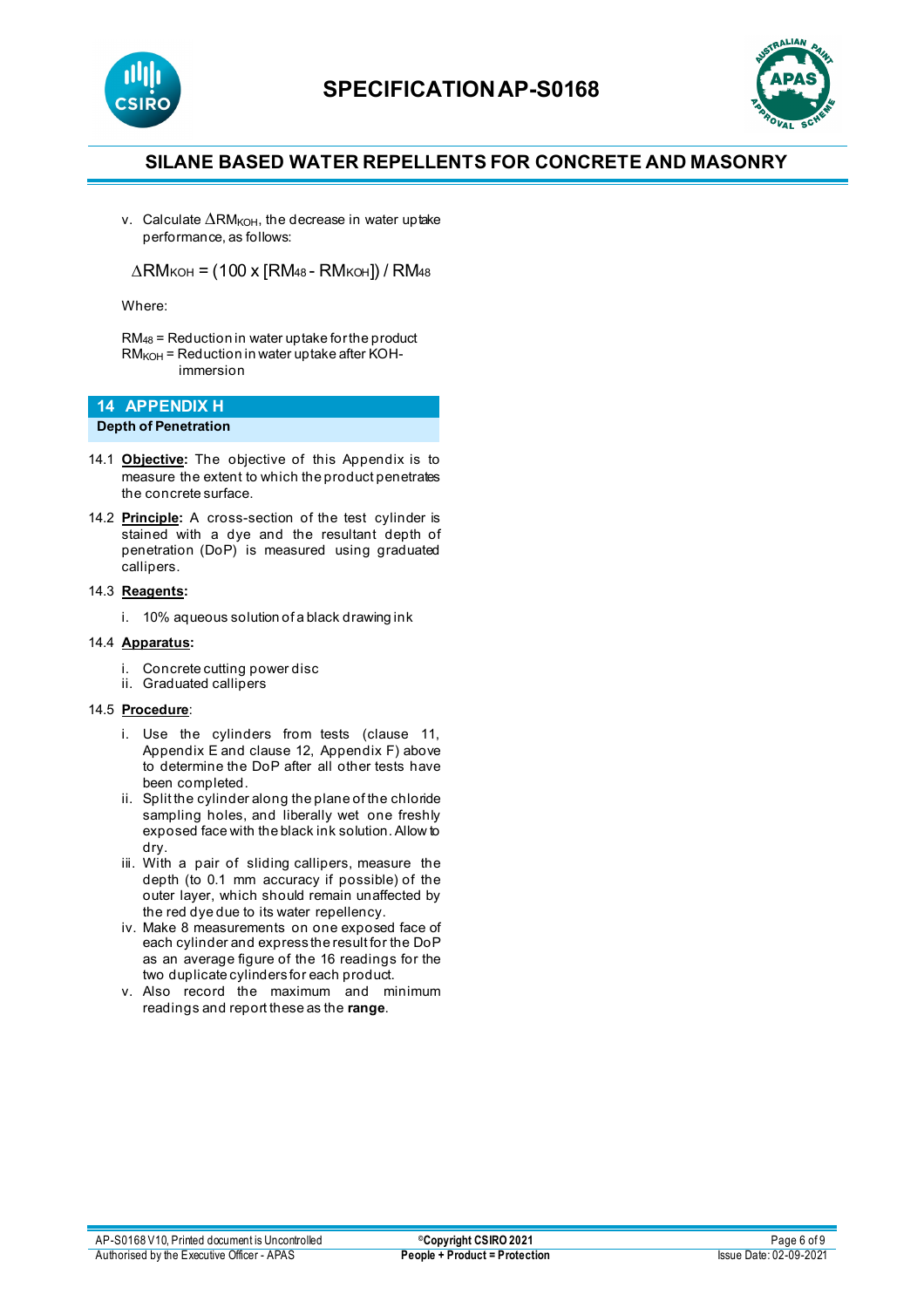



# **15 TABLE 2: PREFFERED USE OF SUB-CLASS TYPES**

| Sub-class  | <b>Typical Depth</b><br>of Penetration<br>(mm) | <b>Preferred Use*</b>                                                                                                                                                                                                                                                                                                                                                                                        |
|------------|------------------------------------------------|--------------------------------------------------------------------------------------------------------------------------------------------------------------------------------------------------------------------------------------------------------------------------------------------------------------------------------------------------------------------------------------------------------------|
| AP-S0168/1 | 5                                              | Maximum protection in marine or coastal conditions, particularly in order to inhibit the<br>corrosion of steel reinforcement or mitigate alkali aggregate reaction (unsuitable for<br>application in warm or windy conditions because of high volatility).                                                                                                                                                   |
| AP-S0168/2 | $3 - 4$                                        | General purpose use on reinforced concrete, concrete, masonry or brick work,<br>particularly in climates where high temperatures cannot be avoided.                                                                                                                                                                                                                                                          |
| AP-S0168/3 | $1 - 3$                                        | For general masonry protection in less critical areas and on non-alkaline substrates.<br>Provides short term protection and is less effected by warm, dry and/or windy<br>conditions.                                                                                                                                                                                                                        |
| AP-S0168/4 | 6                                              | Maximum protection in marine or coastal conditions, particularly in order to inhibit the<br>corrosion of steel reinforcement or mitigate alkali aggregate reaction. It is suitable for<br>most reinforced concrete structures including horizontal, vertical and overhead<br>surfaces under versatile conditions including warm, windy and dry weather conditions.<br>Only one coat application is required. |

### **Note:**

\* The cost effectiveness of products within each class is not necessarily equivalent and for direct comparison, the equivalent siloxane content of each should be taken into account**.**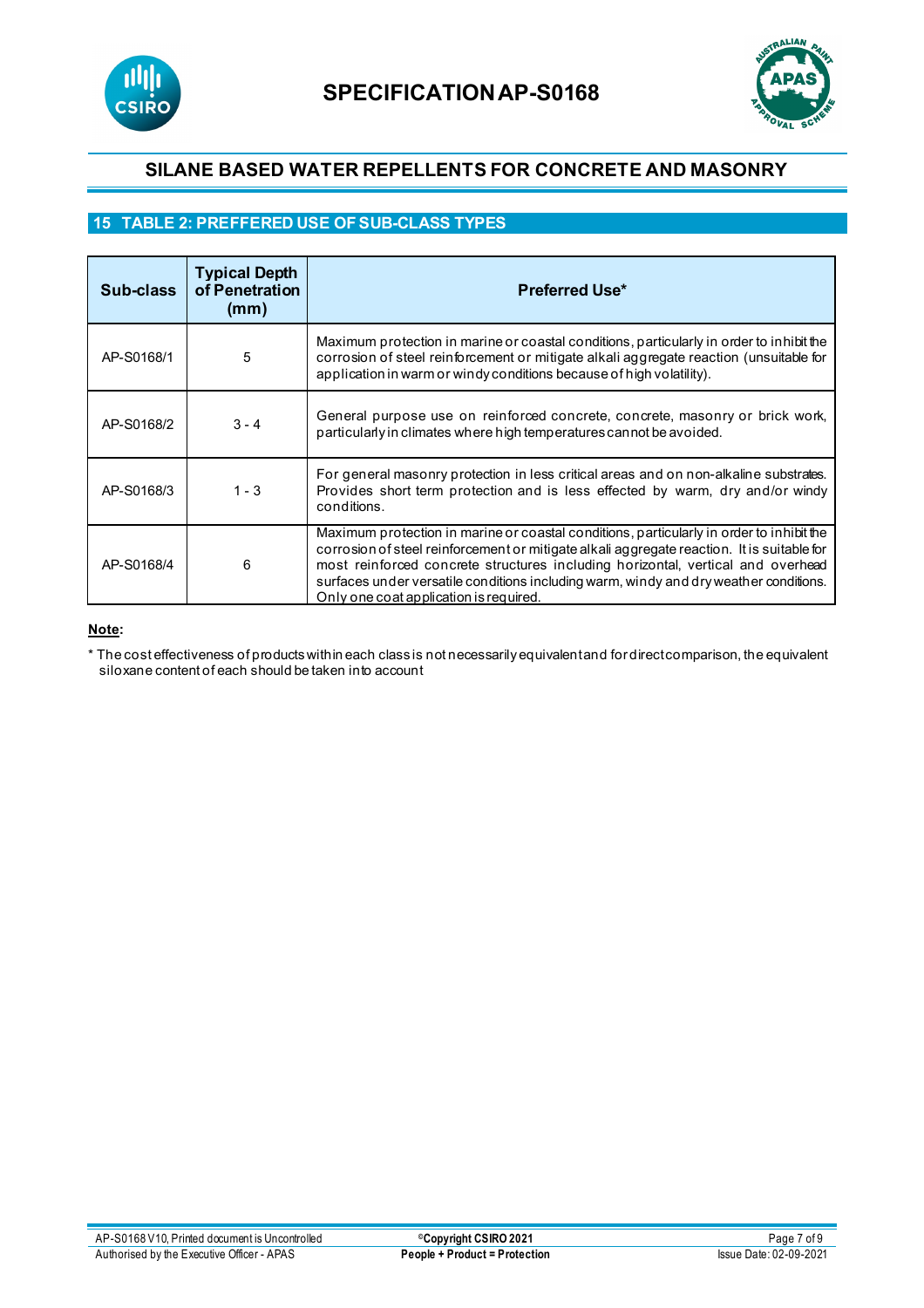



# **16 TABLE 3: PERFORMANCE PROPERTIES**

| <b>TEST</b>                                                        | <b>AS/NZS</b><br>1580<br><b>METHOD</b> | <b>REQUIREMENTS</b>                                                                                                                                                                                                                                                                            |
|--------------------------------------------------------------------|----------------------------------------|------------------------------------------------------------------------------------------------------------------------------------------------------------------------------------------------------------------------------------------------------------------------------------------------|
| Preliminary Examination                                            | 103.1                                  | 0168/1, 0168/2 and 0168/3: Shall be a clear liquid and readily<br>reincorporated. They shall be free of coarse particles, gel and foreign<br>matter.<br>0168/4: Shall be a white or cream paste and readily reincorporated.<br>They shall be free of coarse particles, gel and foreign matter. |
| Non-volatile Content - Test for sub-<br>class 0168/3 products only | 301.1                                  | QC testing shall ensure that production batches are within ± 3% of<br>stated value.                                                                                                                                                                                                            |
| Consistency-Flow Cup                                               | 214.2                                  | QC testing shall ensure that production batches are within ± 5 secs of<br>stated value.                                                                                                                                                                                                        |
| Surface Appearance                                                 |                                        | When applied to concrete or autoclaved fibrous cement, there shall<br>be no visual change in appearance or texture of substrate after<br>coating application and drying.                                                                                                                       |
| Mass Loss                                                          | Clause 7,<br>Appendix<br>A             | $0168/2$ : 20 - 40%.<br>$0168/3$ : < 20.<br>$0168/4$ : < 1%.                                                                                                                                                                                                                                   |
| Reincorporation after Storage                                      | 211.2                                  | To comply with all the preceding requirements after 12 months<br>storage at ambient temperature.                                                                                                                                                                                               |
| Internal Corrosion of Can                                          |                                        | After 12 months storage, a sealed unopened can shall show no<br>internal corrosion.                                                                                                                                                                                                            |
| Refractive Index                                                   |                                        | Shall not vary by more than 1 unit in the fourth significant figure.                                                                                                                                                                                                                           |
| Equivalent Siloxane Content                                        | Clause 8,<br>Appendix<br>B             | To be within ±5% of stated value.                                                                                                                                                                                                                                                              |
| Reduction in water uptake                                          | Clause 11,<br>Appendix<br>Е.           | $0168/1:$ > 92%.<br>$0168/2$ : > 80%.<br>0168/4: 84%.                                                                                                                                                                                                                                          |
| Reduction in chloride ion penetration                              | Clause 12,<br>Appendix<br>F            | 0168/1: $> 80\%$ at 0 - 5 mm; $> 90\%$ at 10 - 25 mm.<br>0168/2: > 75% at 0 - 5 mm; > 80% at 10 - 25 mm.<br>0168/4: 88%.                                                                                                                                                                       |
| Alkali Resistance                                                  | Clause 13,<br>Appendix<br>G            | 0168/1: Not more negative than - 4%.<br>0168/2: Not more negative than - 8%.<br>$0168/4$ : < - 3%.                                                                                                                                                                                             |
| Depth of Penetration                                               | Clause 14,<br>Appendix<br>H            | 0168/1: 4 mm minimum.<br>0168/2: 2 mm minimum.<br>$0168/4$ : 4 mm minimum.                                                                                                                                                                                                                     |
| VOC Content                                                        | <b>APAS</b><br>AP-D181                 | Refer to APAS document AP-D181 for method and limits.<br>If the APAS specification is not listed on AP-D181, a declaration of<br>VOC content is still required.                                                                                                                                |